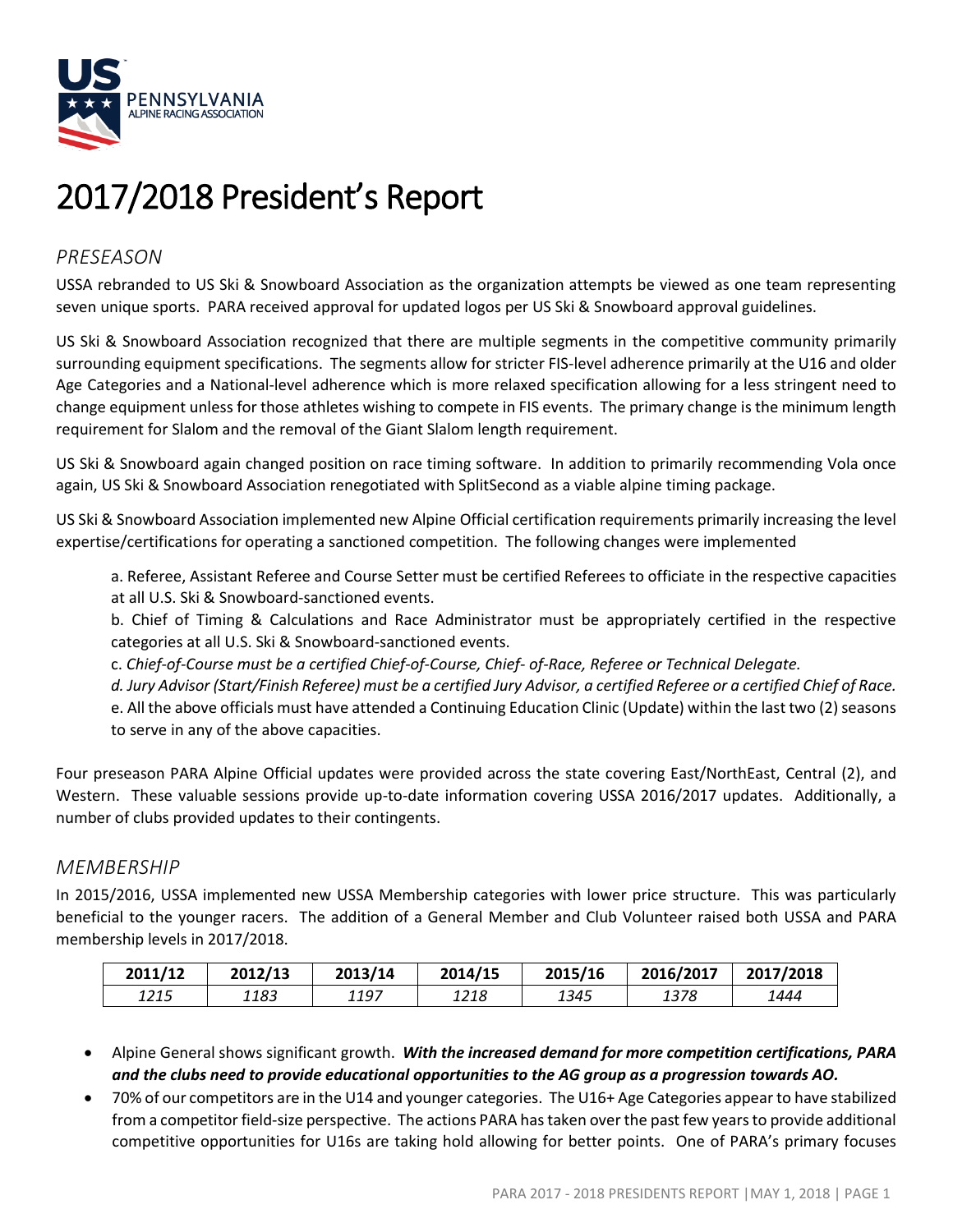

should continue to be on U16+ competitions, *however it is time to align PARA's focus on U14 and younger. U10 continues to grow and PARA should investigate the best balance between training and competing for this group.*

## *ALPINE OFFICIALS*

During the 2017-18 season, there were 337 Alpine Officials in PARA. This is the same number of Alpine Officials in PARA from the 2016-17 year. At least 209 had attained at least one AO certification; up from 14 in 2016-2017. fourteen alpine officials have all nine specialty certifications. This a reduction of 8 AOs from the previous year. There are 13 active certified Technical Delegates in PARA. Of the 13 certified Technical Delegates, 11 TD's (the same number as last year) officiated the PARA's race calendar as Technical Delegates. *Based on the number of PARA events, it is imperative that PARA accelerate an increase in the TD population.*

## *SEASON*

## Killington World Cup

The Killington World Cup event invited other Eastern Athletes (not just VARA) to participate in the "Parade of Ski Clubs" before the start of Sunday's competition. Representatives from NY, Tri-State, SARA, and PARA all participated. PARA had approximately 25 athletes/chaperones attend. PARA had a banner made which was carried by members. It is hopeful that the invitation to other regions continues and that PARA athletes can partake in the ceremony.

## Events

The weather was terrific at the beginning of this season. The training started on-schedule for the clubs. Of the 41 sanctioned events, four race days and two training days were canceled. Three race days were rescheduled.

The weather in mid-late Feb/early March caused all kinds of havoc on our PARA Championship events. This forced extraordinary efforts by all the ROCs in getting the State Championships pulled off. The competitors and family members should also be acknowledged for the flexibility they showed during this already stressful lead-up.

## *PARA will be implementing a Championship Kick-off Call at 2 weeks and 1 week prior to the events so that the ROC, Age Chair, Derby Chair, and Executive Board have a consensus statement concerning the events. This allows for clear communication to the PARA population as to any last-minute updates or changes associated with the event.*

Some of the best snow days in PA were in March. Too bad many of our programs were already completed for the season. Skiing in March was excellent as many areas stayed open last into March and early April.

Again, my compliments to the crews and areas for committing the resources to host these crucial statewide events.

Our racers enjoyed success at the Post Season event they attended, and we had some outstanding results. Our programs are gaining respect from around the region and the efforts of our clubs to improve training and increase the skill of our racers seem to be paying off.

*PARA does have an issue with athletes attending Post Season Events. We were able to fill quota spots with alternate athletes but the scheduling, spring break, and time commitments to school and other sports' training is causing PARA some issues. Recognizing our PARA athletes at post season events continues to be something that we should be supporting and have not addressed. Providing access to a "TEAM" garment would be a nice addition for the athletes at any post season event. It is the one thing that most post season athletes would like to have and have repeatedly asked for. A proposal should be put together and presented.*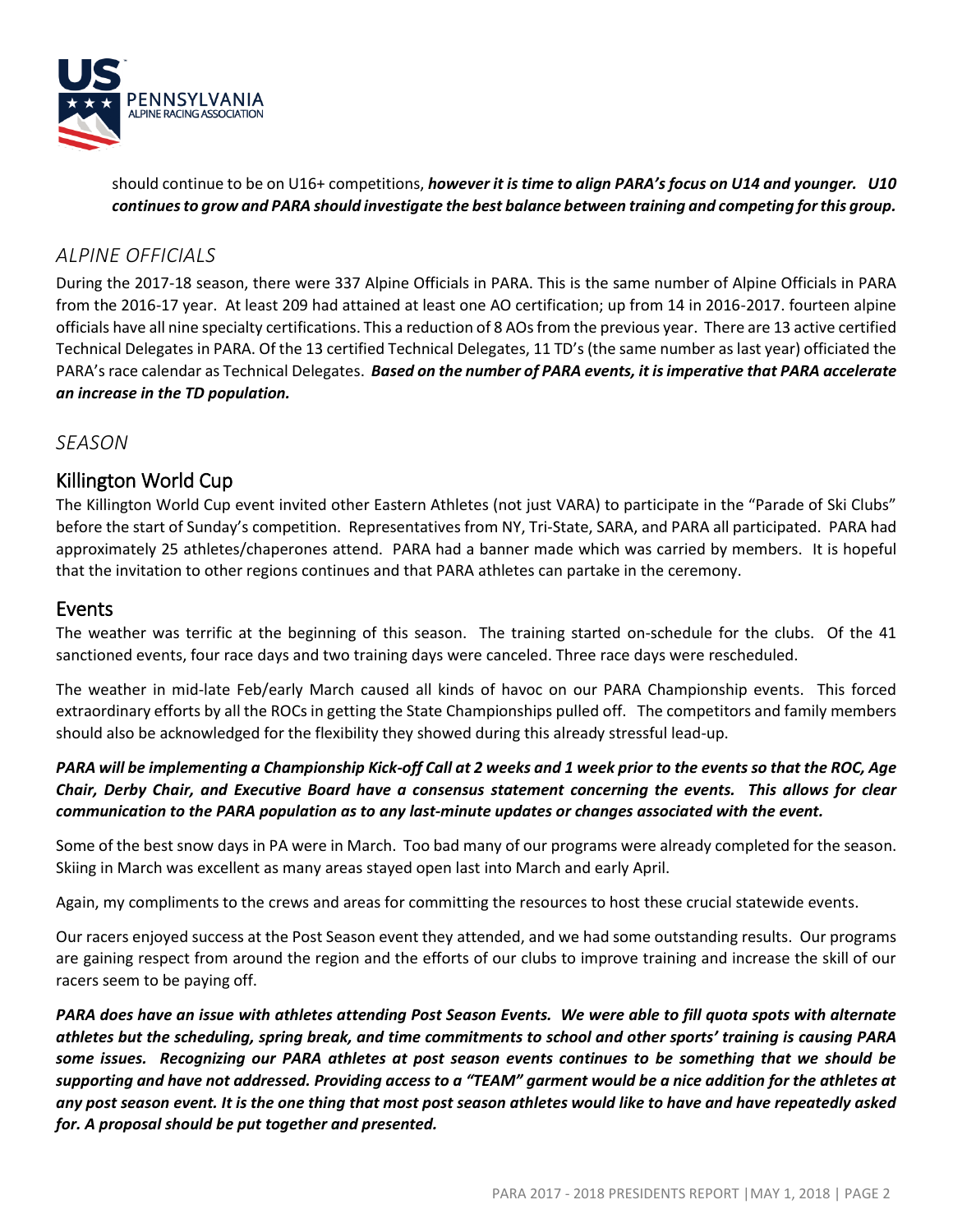

## Civility and Respect

Why do we all do this? It should be for the benefit of all our PARA athletes. All officials and coaches need internal reflection on your actions over the last season. Did your actions and decisions reflect a non-biased and fair representation? Were your communications non-judgmental and non-confrontational towards other coaches, officials, and athletes? We all need to look for ways to act with additional respect and civility towards each other.

# Competitor Focuses

As previously indicated, *PARA and its member clubs need to find innovative ways to make U12 and younger athlete population focus more on making the process important vs making the actual competition the focus.* How does PARA encourage more continued participation at the younger levels? What can PARA provide which helps the clubs provide a fundamental change in the way the younger age groups are addressed? How do we make competitions fun and hold the attention? Coaches education; Divisional visit by the Eastern Youth Team; Team events/Dual-events; Events with other affiliated states? I had a call with Schone Malliet (NWAC) and Laura Sullivan (Tri-State) in early April to initiate a conversation on membership retention and broaden the membership base. These calls will continue over the next months.

Finally, the issue surrounding what constitutes athlete qualifications for consideration towards quotas for post-season events needs to be clarified. These qualifications should reflect the numbers of athletes committed in participating in most season events. *Some percentage of athletes still do NOT compete in any PARA event prior to the quotas being finalized.*

## *COMMUNICATIONS/SOCIAL MEDIA*

The [www.paracing.org](http://www.paracing.org/) website continues to be the primary vehicle for general news, announcements, and updates associated with the organization. As an organization, we should be providing short event articles with pictures stating the key accomplishments and results from all the Cup and Regional events. Promotion of our accomplishments continues to be worked. We need ROCs or club to provide a few pictures and a summary write-up of the event/awards so that we can continue feeding the promotional machine. By using our website, we should be marketing our racers' results within state and post-season.

The website continues to be maintained via our webmaster Carrie Scheetz. Thanks Carrie for keeping all the information up-to-date. There will be continued efforts over the next months to clean-up older information (FAQ) and provide more relevant information and links.

A PARA Facebook page (pennsylvaniaalpineracing ) and group were established to push an additional communication path. There have been some good questions generated via this mechanism and PARA will continue to use it as a communication vehicle. A twitter account (@pa\_alpineracing) and Instagram account (@pa\_alpineracing) were also established to help with both inward and outward promotion of PARA athletes and events.